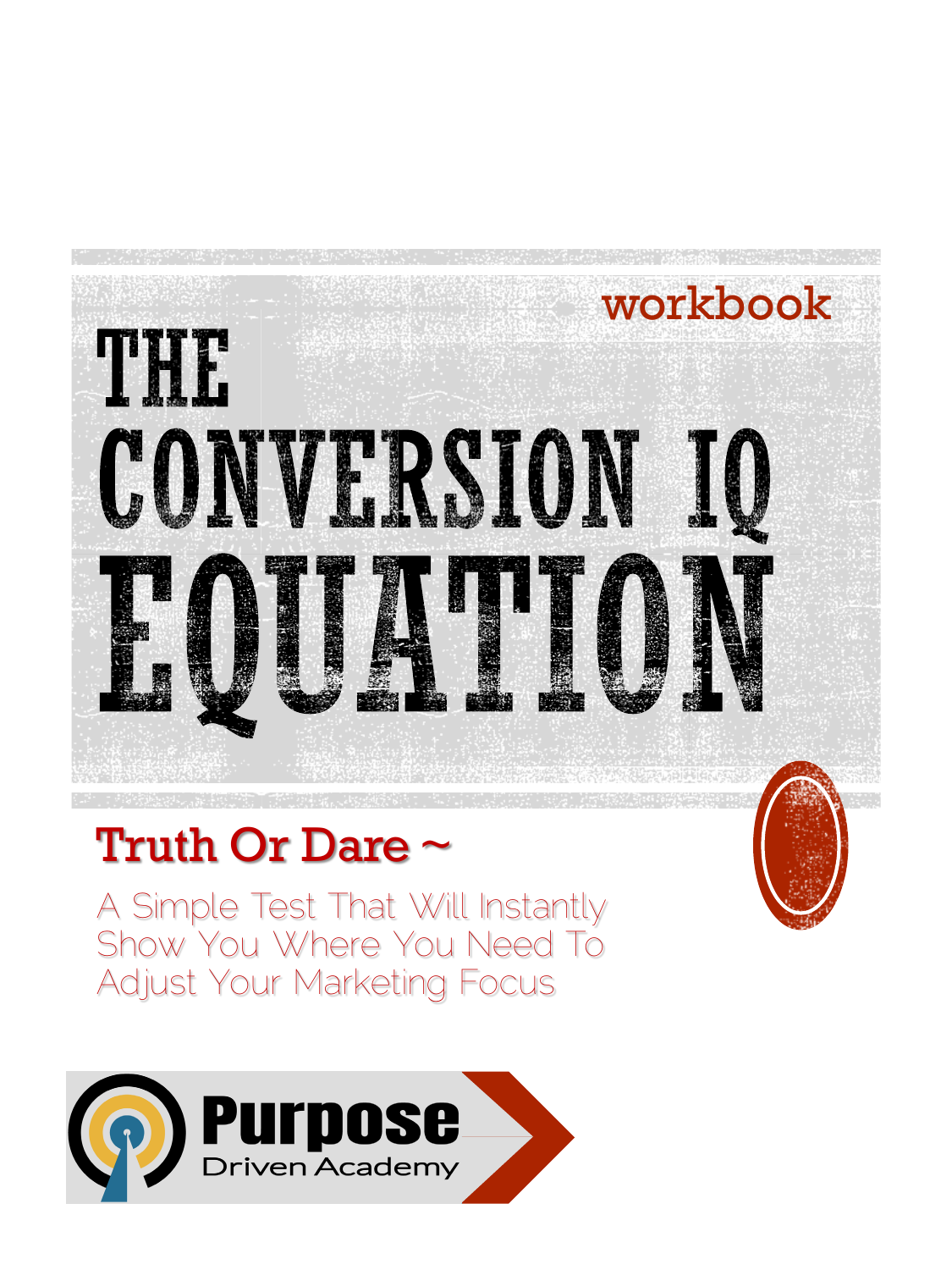# YES, THIS WILL HELP YOU.

Hey there, smart business person,

What you have before you (in print or on screen) might just empower you to reach revenue goals that until now have been…

- $\triangleright$  too much work (frustrating)
- $\triangleright$  too expensive to maintain (problematic)
- $\triangleright$  too difficult to gauge success by (maddening) or
- $\triangleright$  a complete mystery...like finding a unicorn or hunting Bigfoot.



In my experience, the business person that knows how to market their business *before starting it* is as rare as Bigfoot. We simply don't know what we don't know. And the fact that we don't know our marketing knowledge deficit means we begin—and too often maintain—our marketing **based on what we believe will work, rather than on what actually works.**

Just because you've been spending loads of cash on advertising, social media, print, mail, etc., it doesn't equate to *effective marketing*. Even successful campaigns may hold unseen areas for improvement. There are five core areas, after all. Nailing them all is rare, indeed.

**The struggle is real.** This worksheet will give you exactly what you need to overcome this challenge. You'll discover one or two areas that could deliver and additional 10%, 20% or even more revenue. *What's not to love about that?*

After you've completed the Conversion  $\iota Q$ , if you want to go deeper then be sure to check out the [Revenue Accelerator.](https://purposedrivenacademy.com/revenue-acceleration-process-through-profit-optimization/) It's our proven tool for successful entrepreneurs & owners that empowers you to position yourself so concretely in the mind of your future buyers (as well as existing ones) that they'll only consider you as their go-to provider.

So, buckle up and enjoy the discoveries you're about to make. When you're done, why not make your first action step be sharing your **Conversion IQ** insights on Facebook or LinkedIn? See what response you get! Maybe you'll find Bigfoot! ;)

Here's to increasing revenues!

Joel Lund

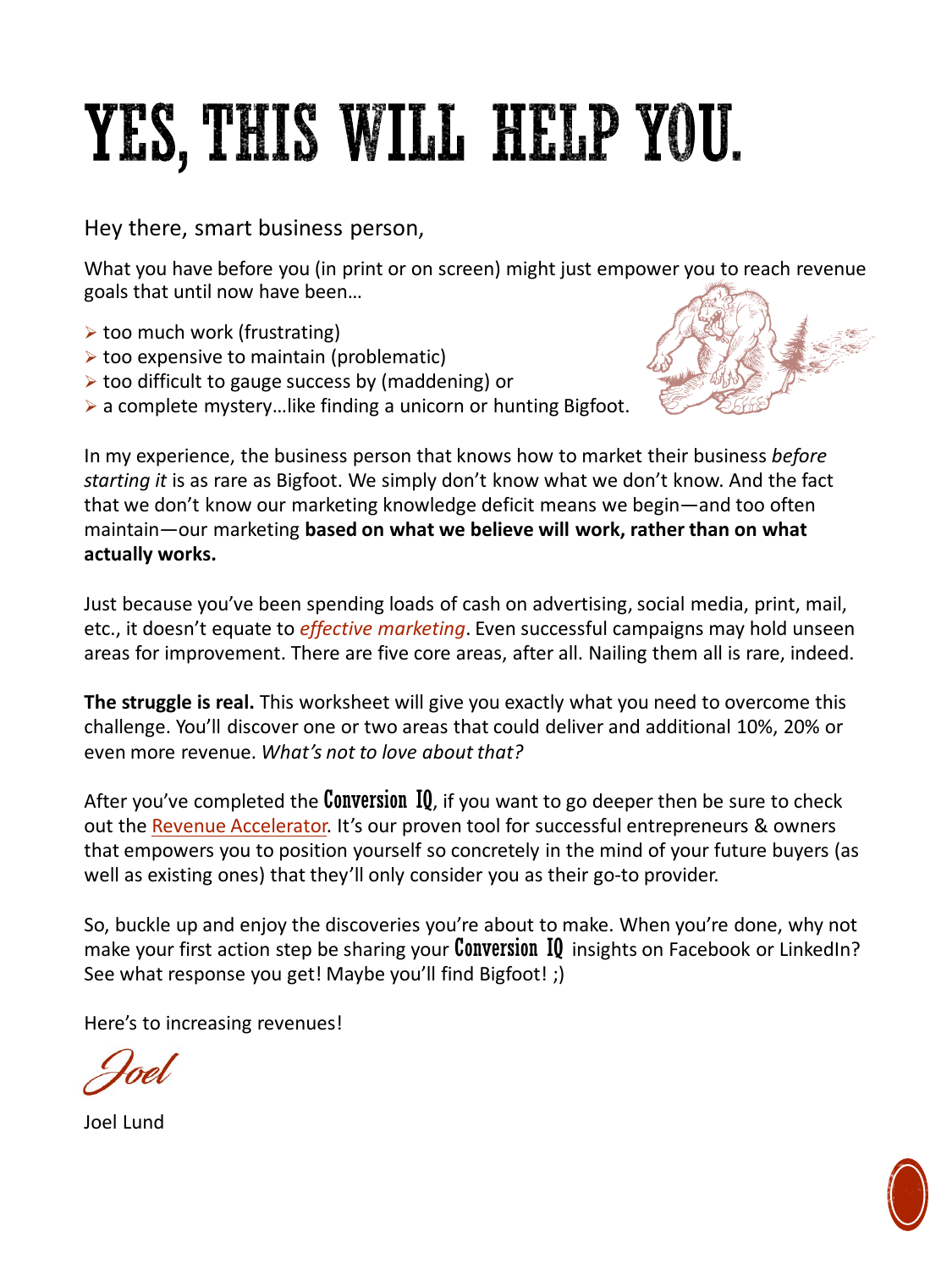# CONVERSION IQ EQUATION

#### INTERRUPT

*Headlines & Voice Over or Intro (for Radio/TV)*

 $\Box$  **0**: No headline at all

 $\overline{\phantom{a}}$ 

- **1**: Company name or play on words; does nothing to compel reader/listener to continue.
- **POINTS** □ 2: Headline exists; poor or crass "hot button."
- **3**: Hot buttons activated, but not articulated well. Only says in basic terms what needs to be said.  $\overline{\phantom{a}}$ 
	- **4**: Good headline, penetrates reader's internal conversation; needs work on clarity and precision.
	- **5**: Bullseye! Headline is powerfully worded and hits hot buttons passionately.

#### ENGAGE

#### *Promise To Educate & Facilitate Decision*

- **0**: If your headline score is 0-2, you automatically score 0 here.
- **1**: Nothing to make reader want to listen…no sub-headlines; no
- additional info at all, incoherent. **POINTS** □ 2: Contains sub-headlines that are not connected to internal conversation (so reader clicks away, turns page, etc.)
	- **3**: Reader can tell from scanning the ad that there may be decision-facilitating info ahead.
	- **4**: Use of hot button sub-headlines gives reader promise of useful info in the ad.
	- **5**: Reader eagerly engaged! Congruence with sub-headlines and your offer

## EDUCATE

| <b>Building Your Case</b> |                                                                                                                                                                                                                                                                                                                                                                                                                                                                                                                                        |
|---------------------------|----------------------------------------------------------------------------------------------------------------------------------------------------------------------------------------------------------------------------------------------------------------------------------------------------------------------------------------------------------------------------------------------------------------------------------------------------------------------------------------------------------------------------------------|
|                           | $\Box$ 0: No case-building; crass, crude, cute, abstract, institutional.<br>$\Box$ 1: Some features/menu listed; not quantified or compelling.<br>$\Box$ 2: Case points begun; undeveloped; poorly qualified/quantified.<br><b>POINTS</b> $\Box$ 3: Case points listed; some qualification; educates at basic level.<br>$\Box$ 4: Builds good case and anticipation; could be more powerful<br>and articulate.<br>$\Box$ 5: Executes solid well-rounded case; prospects will think, "I'd be<br>an idiot not to buy from this company!" |
|                           | <b>OFFER</b>                                                                                                                                                                                                                                                                                                                                                                                                                                                                                                                           |
|                           | Risk-Reversal / "Ethical Bribe"                                                                                                                                                                                                                                                                                                                                                                                                                                                                                                        |
|                           | $\Box$ 0: No offer at all. (If offer has no landing page/lead-box = 0)<br>$\Box$ 1: Contact info, with no offer mentioned. [COMMON PROBLEM]<br>$\Box$ 2: Tells prospect to call for info or speak to rep.<br><b>POINTS</b> $\Box$ 3: Offer is detectable, but has no incentive; poor landing page.<br>$\Box$ 4: Good offer, captures prospect's attention; opt-in needs work.<br>$\Box$ 5: Excellent, obvious choice for <b>now</b> & <b>future</b> buyer;<br>irresistible and compelling offer, opt-in & nurture pieces.              |
|                           | <b>RESULT</b>                                                                                                                                                                                                                                                                                                                                                                                                                                                                                                                          |
|                           | Powerful, Passionate, Precise & Elegant                                                                                                                                                                                                                                                                                                                                                                                                                                                                                                |
| <b>POINTS</b>             | $\Box$ 0: "It's a total mess!" Go back and start again.<br>$\Box$ 1: Doesn't flow; haphazard; unprofessional; no logical reasons.<br>$\Box$ 2: Basic structure in place; lacks power; unclear; fuzzy thinking.<br>$\Box$ 3: Structurally sound; flows OK; uneven; seduction-focused.<br>$\Box$ 4: Proper use of fonts, sizes; spacing well done; photos &<br>graphics are congruent & compelling.<br>$\Box$ 5: Reader can quickly scan & understand the main points; knows                                                             |

*exactly what action to take*…**and why**.



Marketing any business is a challenge, but standing out from your competition requires testing, honest appraisal...and action.

Our simple test instantly helps you discover what marketing elements need tweaking or even major overhaul.

#### **FIVE SIMPLE STEPS**

- 1. Review the 5 sections
- 2. Score yourself for each one (fudging doesn't help you)
- 3. Fill in each section's score below "Points"
- **4. Total the points: \_\_\_\_\_**
- 5. **Divide by**  $5 =$

#### **Turn this page over for your MARKETING SCORE**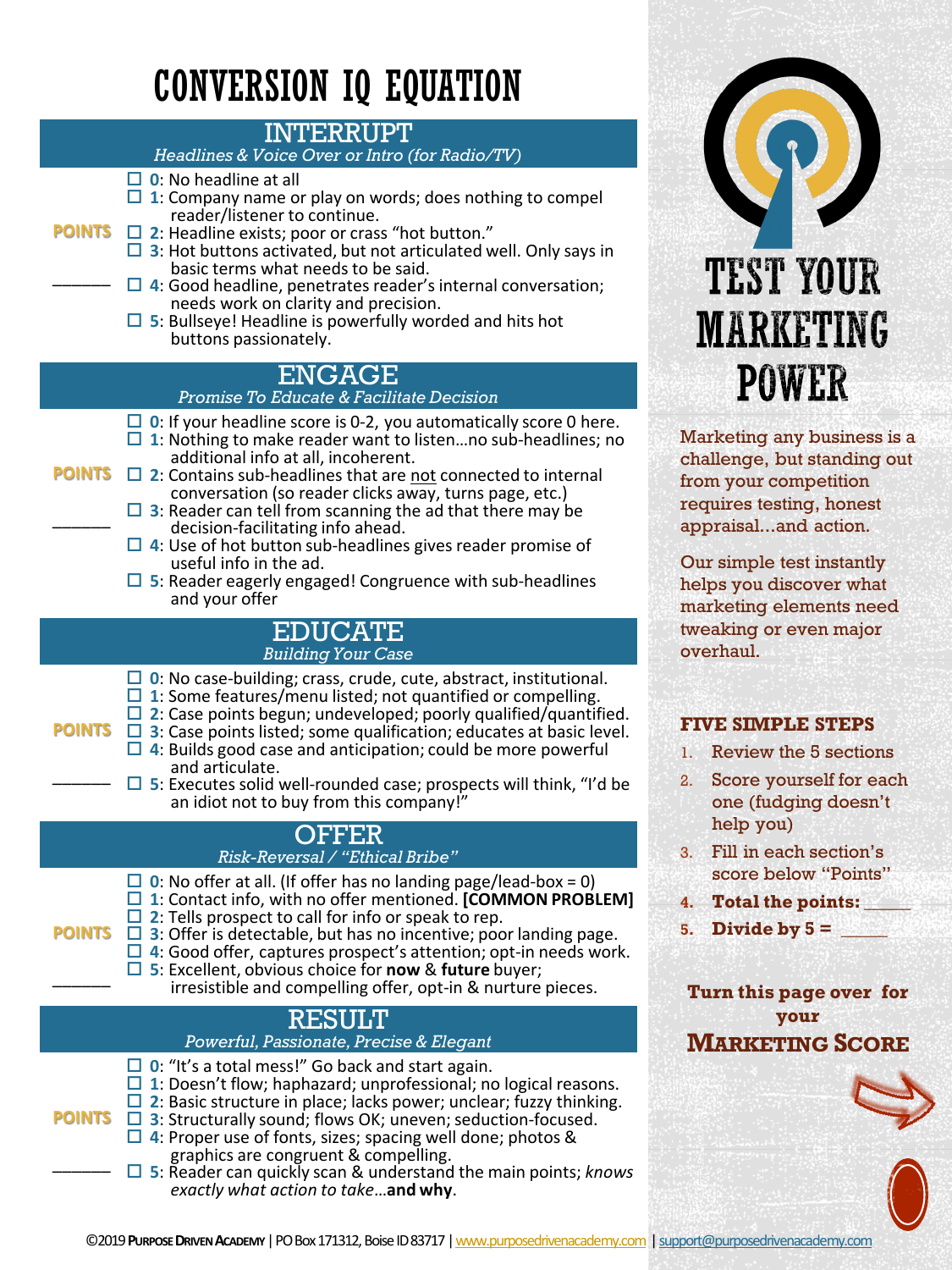## $\sim$  Honesty is the best policy  $\sim$

#### OVERALL *Where it's truth or dare time…*

- $\Box$  **0**: Totally wrong concepts. Time to rework it all, in small steps.
- □ 1: Does not interrupt. Does not engage. Gets no results. NOTE: most marketing copy describes what the company does.
- $\Box$  2: Basic ad elements and structure is there, but can't be ["red-line](https://www.entrepreneur.com/article/217174)" fixed
- **3**: Good content that interrupts and engages, but lacks power in building case and/or lacks appealing call to action.
- **4**: Engages prospect and builds case well; offer needs strengthened; needs help with wordsmithing (for impact).
- **5**: Clear, passionate, precise & powerful ad. Nails prospect's internal conversation. Irresistible and obvious choice!

#### NEXT STEPS *Building Your Brand*

Hey, if you scored a 3 or lower, you're among the company of **most** business owners. So let go of any embarrassment or frustration right now. It won't serve you but only get in your way.

We recommend you begin at the beginning: the **INTERRUPT**. What does your buyer need to see or hear that will make them stop & pay attention?

Your first step must focus only *how your buyer's life is made better by what you do…and how you do it better than your competition.*

It's easy to see why the first step sets the rest in motion, right down to your offer. Get this right and the rest flows. Get it messed up and there's not going to be the outcome you want.

### NEED SPEED?

*If you are tired of DIY time-suck and frustration*

When you're tired of grinding this stuff out—or even handing it over to your internal marketing team—it's nice to know you have resources.

**Before you launch into a new campaign**, you deserve to get crystal clear on our [Revenue Acceleration Process](https://purposedrivenacademy.com/revenue-acceleration-process-through-profit-optimization/).

Why?



You'll discover what you've been missing in your marketing efforts.

You'll leave with a short list of what to do, in what order.

And you'll be confident that **your revenue will increase by at least 20%** in the next 90 days.



If we decide to work together, you can breathe easy in the knowledge that our guarantee carries a 200% ROI (return-on-investment).

So, really. Why wait?

Contact us! Call. Write. Send an email. Send a carrier pigeon.

It doesn't have to be so hard. You can win. **Take the first step now**.



**ONE MORE STEP!** Write down that **final #** from the other side:



 $\mathbb{Z} \times \mathbb{Z} \to \mathbb{Z} \to \mathbb{Z}$  , where  $\mathbb{Z} \times \mathbb{Z} \to \mathbb{Z}$ 

**This is your**



If your overall score is **below 3**, it's time to get immediate help.

If your score is **over 3**, then rock on!



**PURPOSE DRIVEN ACADEMY** PO Box 171312, Boise ID 83717 **208.286.4630**

[www.purposedrivenacademy.com](http://www.purposedrivenacademy.com/)

[support@purposedrivenacademy.com](mailto:support@purposedrivenacademy.com)